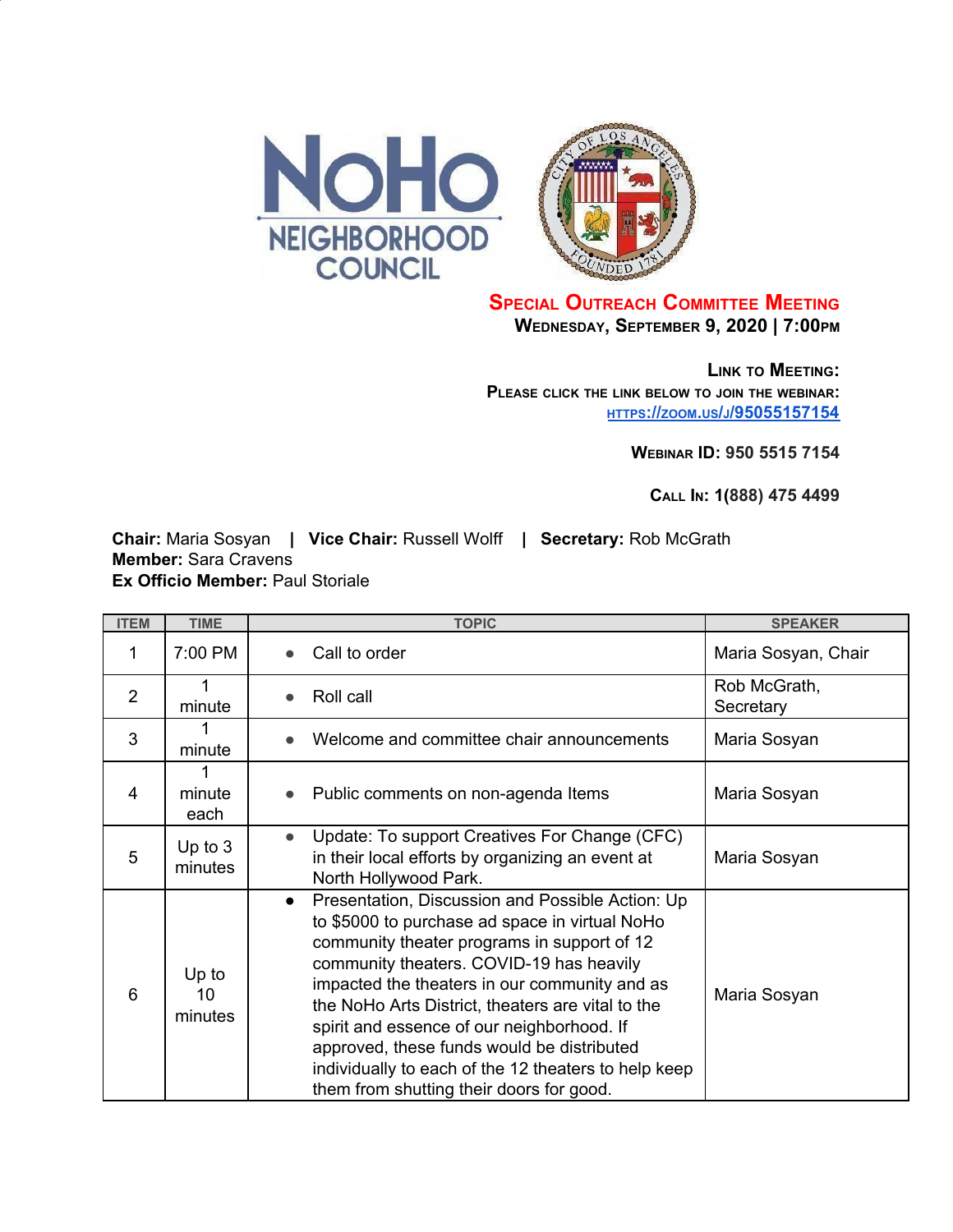|    | Up to<br>10<br>minutes | • Presentation, Discussion and Possible<br>Action: Up to \$500 to support Relay for Life,<br>which benefits the American Cancer<br>Society, being held on September 26, 2020.<br>Due to COVID, Relay for Life had to change<br>the format of the event and are now doing a<br>"Relay Across the Valley". This event will<br>start in Burbank and down Magnolia, then<br>turn down Lankershim to Ventura. | <b>Christy Tobiasz</b> |
|----|------------------------|----------------------------------------------------------------------------------------------------------------------------------------------------------------------------------------------------------------------------------------------------------------------------------------------------------------------------------------------------------------------------------------------------------|------------------------|
| 8  | Up to<br>10<br>minutes | Discussion: Graphics for sponsored social media<br>$\bullet$<br>posts to help "Get Out The Vote"                                                                                                                                                                                                                                                                                                         | Maria Sosyan           |
| 9  | Up to $3$<br>minutes   | Review and approve August 2020 meeting<br>$\bullet$<br>minutes                                                                                                                                                                                                                                                                                                                                           | Maria Sosyan           |
| 10 | Up to $3$<br>minutes   | Set meeting dates and times through December<br>$\bullet$<br>2020                                                                                                                                                                                                                                                                                                                                        | All                    |
| 11 | Up to $3$<br>minutes   | Committee announcements                                                                                                                                                                                                                                                                                                                                                                                  | All                    |
| 12 |                        | Meeting adjourned                                                                                                                                                                                                                                                                                                                                                                                        |                        |

The Next Committee Meeting will be held on October 5, 2020.

## THE FOLLOWING IS IN REGARDS TO ALL BOARD MEETINGS AND COMMITTEE MEETINGS

**PUBLIC INPUT AT ALL MEETINGS** – The public is requested to fill out a "Speaker Card" to address the Board on any agenda item before the Board takes an action on an item. Comments from the public on agenda items will be heard only when the respective item is being considered. Comments from the public on other matters not appearing on the agenda that are within the Board's jurisdiction will be heard during the General Public Comment period. Please note that under the Brown Act, the Board is prevented from acting on a matter that you bring to its attention during the General Public Comment period; however, the issue raised by a member of the public may become the subject of a future Board meeting. Public comment is limited to 1 minute per speaker, unless adjusted by the presiding officer of the Board.

**PUBLIC POSTING OF AGENDAS** - MTNHNC agendas are posted for public review as follows:

- North Hollywood Regional Library 5211 Tujunga Blvd. North Hollywood
- Senior Citizens Center 5301 Tujunga Blvd. North Hollywood.
- www.NoHoNC.org
- You can also receive our agendas via email by subscribing to L.A. City's Early Notification System at <http://www.lacity.org/government/Subscriptions/NeighborhoodCouncils/index.htm>

**THE AMERICAN WITH DISABILITIES ACT** - As a covered entity under Title II of the Americans with Disabilities Act, the City of Los Angeles does not discriminate on the basis of disability and, upon request, will provide reasonable accommodation to ensure equal access to its programs, services and activities. Sign language interpreters, assistive listening devices and other auxiliary aids and/or services, may be provided upon request. To ensure availability of services, please make your request at least 3 business days (72 hours) prior to the meeting you wish to attend by contacting Paul Storiale, Board President, via email paulstoriale@nohonc.org **PUBLIC ACCESS OF RECORDS** – In compliance with Government Code section 54957.5, non-exempt writings that are distributed to a majority or all of the board in advance of a meeting may be viewed at our website: NoHoNC.org or at the scheduled meeting. In addition, if you would like a copy of any record related to an item on the agenda, please contact Paul Storiale, Board President, via email paulstoriale@nohonc.org.

**RECONSIDERATION AND GRIEVANCE PROCESS** – For information on the NOHONC's process for board action reconsideration, stakeholder grievance policy, or any other procedural matters related to this Council, please consult the NoHo NC Bylaws. The Bylaws are available at our Board meetings and our website [www.NoHoNC.org.](http://www.nohonc.org/)

**REMOVAL WARNING: ANY PERSON WHO INTERFERES WITH THE CONDUCT OF A NEIGHBORHOOD COUNCIL MEETING BY WILLFULLY INTERRUPTING AND/OR DISRUPTING THE MEETING IS SUBJECT TO REMOVAL. A PEACE OFFICER WILL BE REQUESTED TO ASSIST WITH THE REMOVAL BY THE NEIGHBORHOOD COUNCIL. ANY PERSONS WHO RESISTS REMOVAL BY A PEACE OFFICER IS SUBJECT TO ARREST AND PROSECUTION.**